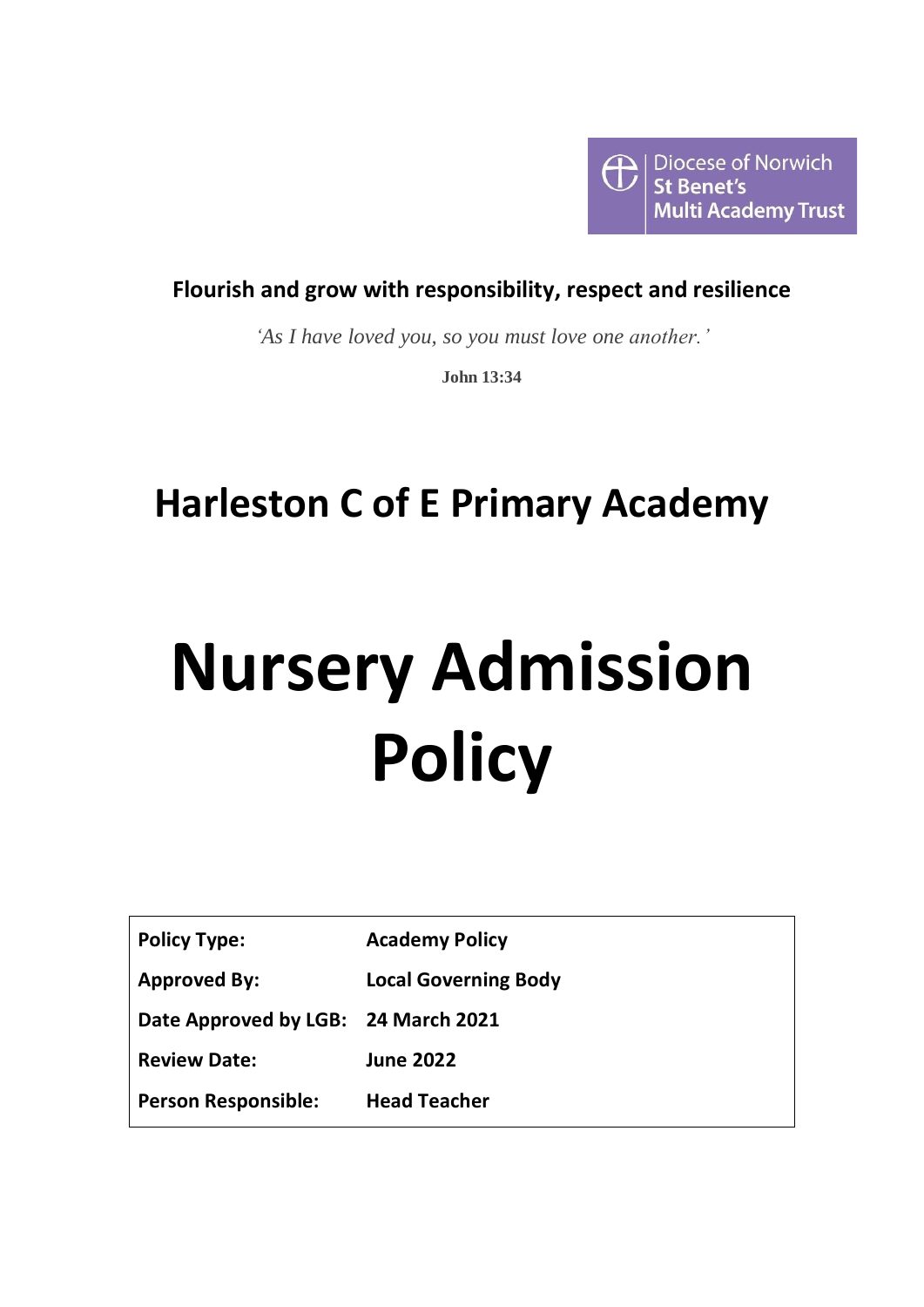#### **Summary of Changes**

The policy has been amended as follows.

| Page<br>Ref. | Section | <b>Amendment</b> | Date of<br>Change |
|--------------|---------|------------------|-------------------|
|              |         |                  |                   |
|              |         |                  |                   |
|              |         |                  |                   |
|              |         |                  |                   |
|              |         |                  |                   |
|              |         |                  |                   |
|              |         |                  |                   |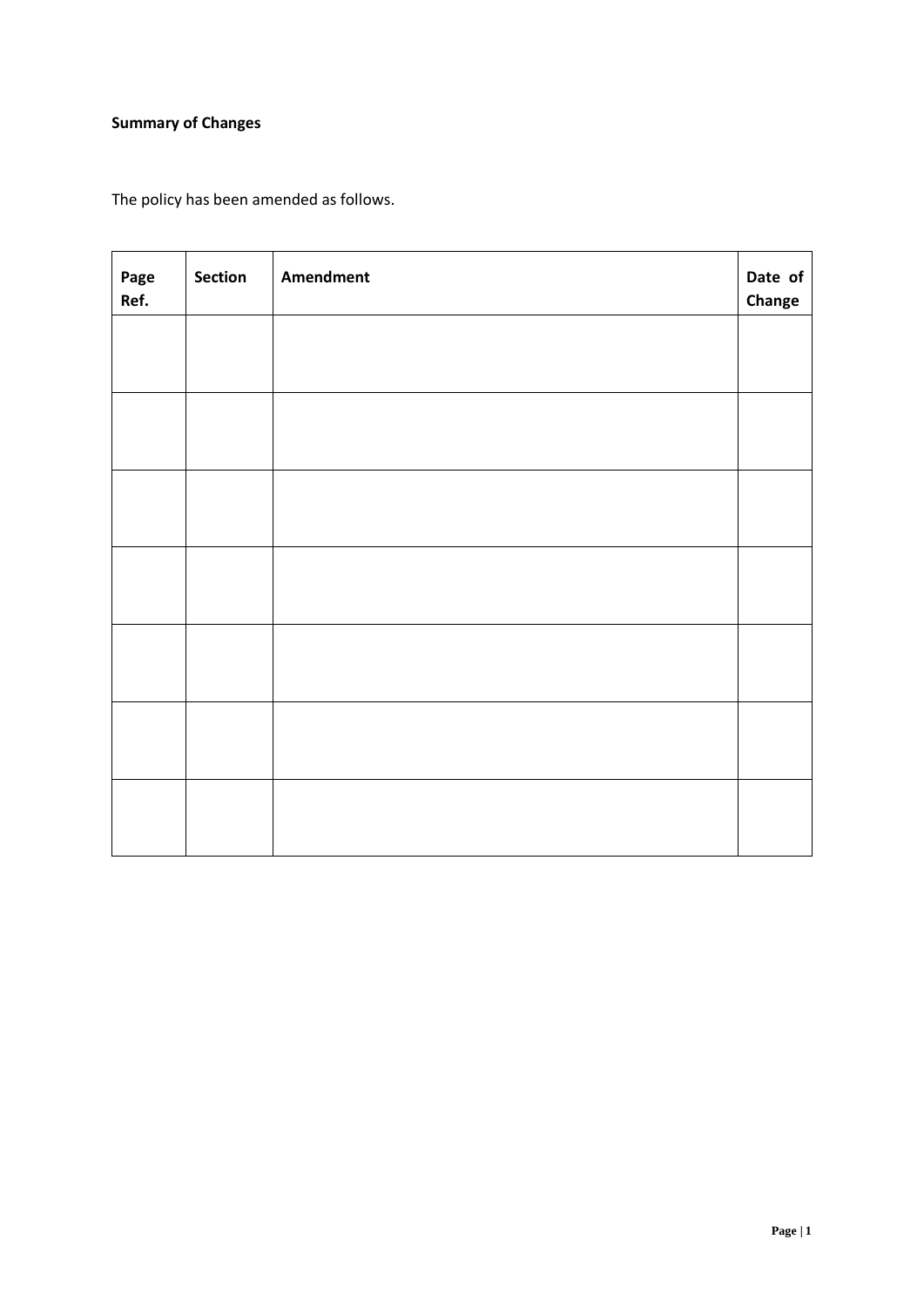#### **General Policy Roles and Accountabilities**

The Diocese of Norwich St Benet's Multi Academy Trust is accountable for all policies across its Academies. All policies, whether relating to an individual Academy or the whole Trust, will be written and implemented in line with our ethos and values as articulated in our prospectus. We are committed to the provision of high-quality education in the context of the Christian values of service, thankfulness and humility where individuals are valued, aspirations are high, hope is nurtured, and talents released.

A Scheme of Delegation for each Academy sets out the responsibilities of the Local Governing Body and Head Teacher. The Head Teacher of each Academy is responsible for the implementation of all policies of the Academy Trust.

All employees of the Academy Trust are subject to the Trust's policies.

#### **Admission of children to Nursery classes**

The Nursery Admission Policy is issued to all families as part of the registration process. It is also available via our website or upon request.

We offer a 52 place Nursery attached to the school. There are 26 places in the morning and 26 places in the afternoon. High quality provision is offered for 3 hours each session.

AIM

Nursery has 3 intakes – September, January and Easter. Children are entitled to start Nursery the term after their third birthday so long as places are available.

Early Education is offered to families term time only (38 weeks of the year). The funded hours can be claimed (to the maximum available) –

| Monday to Friday | 3 hour morning sessions $(9:00 - 12:00)$ or |
|------------------|---------------------------------------------|
|                  | 3 hour afternoon sessions $(12:15 - 15:15)$ |

Children born between 1<sup>st</sup> September and the end of February will be offered afternoon sessions and the younger children born between  $1<sup>st</sup>$  March and  $31<sup>st</sup>$  August will be offered morning sessions. If numbers exceed 26 places in either session and there are spaces in the opposite session, then these will be allocated accordingly. The Nursery is closed on Teacher Training days. We will work with parents to ensure that as far as possible the sessions that can be taken as free provision are convenient for parents' working hours.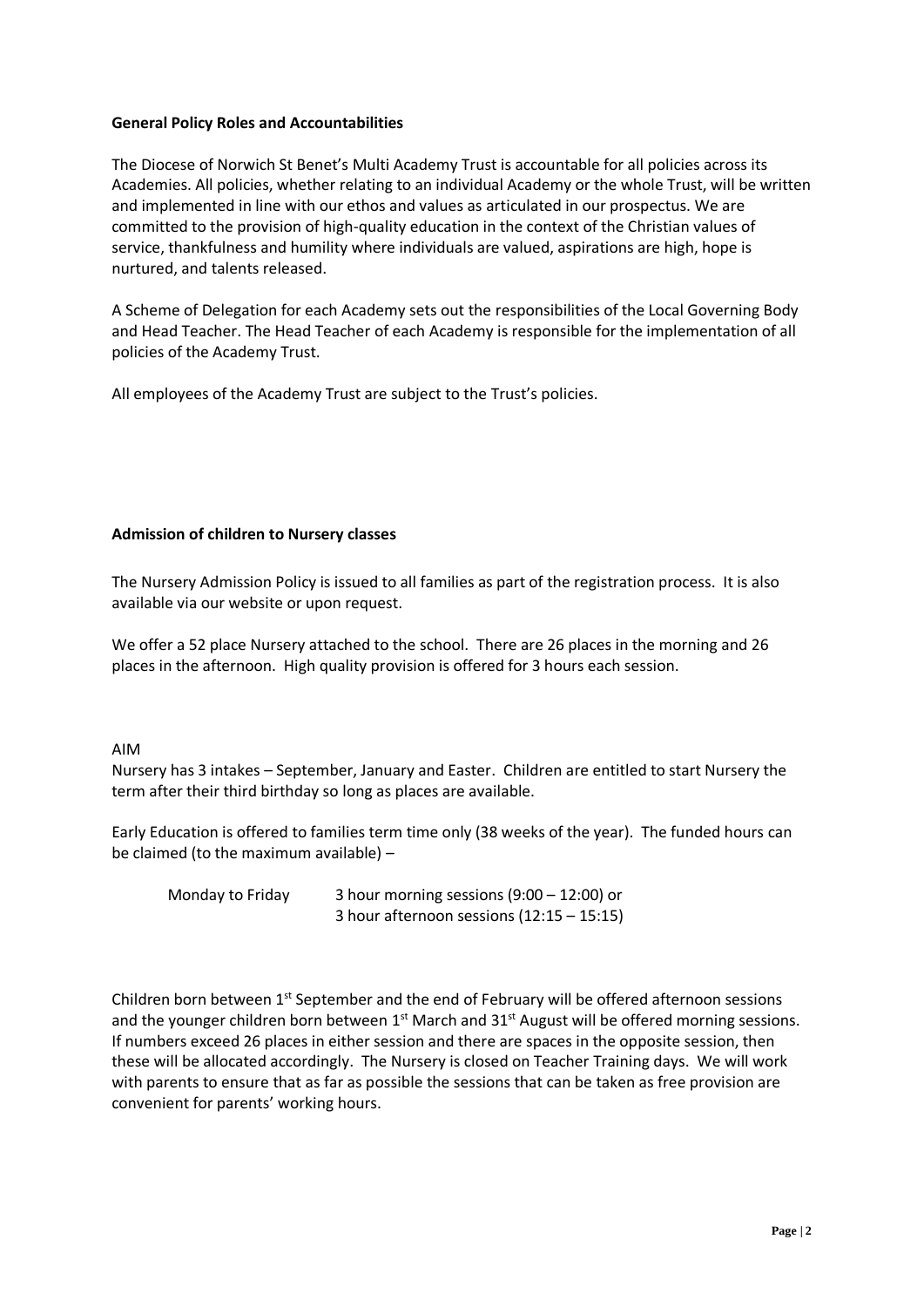If there are more applications for places than there are places available, the Governors will give preference to children living nearest the school (using "crow fly" distance measurement) according to the following criteria in this order of priority:

- 1. Children who are in public care who live in an area served by the school.
- 2. Children with a Statement of Special Educational Needs/Education, Health and Care Plan (EHCP) naming that school.
- 3. Children who live within the designated area and have a brother or sister attending the school at the time of their admission.
- 4. Children who live within the designated area and have no brother or sister attending the school at the time of their admission
- 5. Children who live outside the designated area and have a brother or sister attending the school at the time of their admission.
- 6. Children living outside the designated area and have no brother or sister attending the school at the time of their admission.

If you would like to apply for a Nursery class place at Harleston C.E. Primary Academy please contact the school office.

It is important that you make sure that the school has received the application for a place for your child by the term before their third birthday. As part of the admission process, parents/carers will be required to provide documentation to evidence their child's date of birth. This is to confirm they have reached the eligible age for the free entitlements. A copy of the document will not be retained, but may be requested again at a later date.

If your child is given a place in the Nursery class, it does not mean that he or she will automatically have an admission place in the Reception Year. You will have to apply separately for a place for your child in the Reception Class, via Norfolk County Council.

A child's early education sessions may be split between a maximum of two providers in a single day. In order to maximise the use of the Nursery class place, the school may allocate any sessions not attended to another child. If your child attends the Nursery class for five sessions weekly, any sessions at another provider will have to be funded by you the parent or via the 30 hours extended entitlement if eligible. It is not possible for parents to select to pay for Nursery class sessions. If you do not wish your child to attend Nursery class for five sessions weekly, you must tell the office in order that the remaining sessions may be allocated to another child. Age restrictions will not apply in this case.

#### **(This may mean that five sessions may not be available later in that academic year if you wish to increase sessions).**

Please note that school transport to and from the Nursery is not available even if your child has a sibling at our school who already uses school transport.

If you choose to delay your child's admission into Nursery class, we cannot guarantee that a place will be available later in the academic year.

#### Additional Funding

We aim to identify all children that may attract any additional funding such as EYPP, DAF, SEND Inclusion Fund and any locally available funding streams with a view to submit a claim/application to support and improve their outcomes.